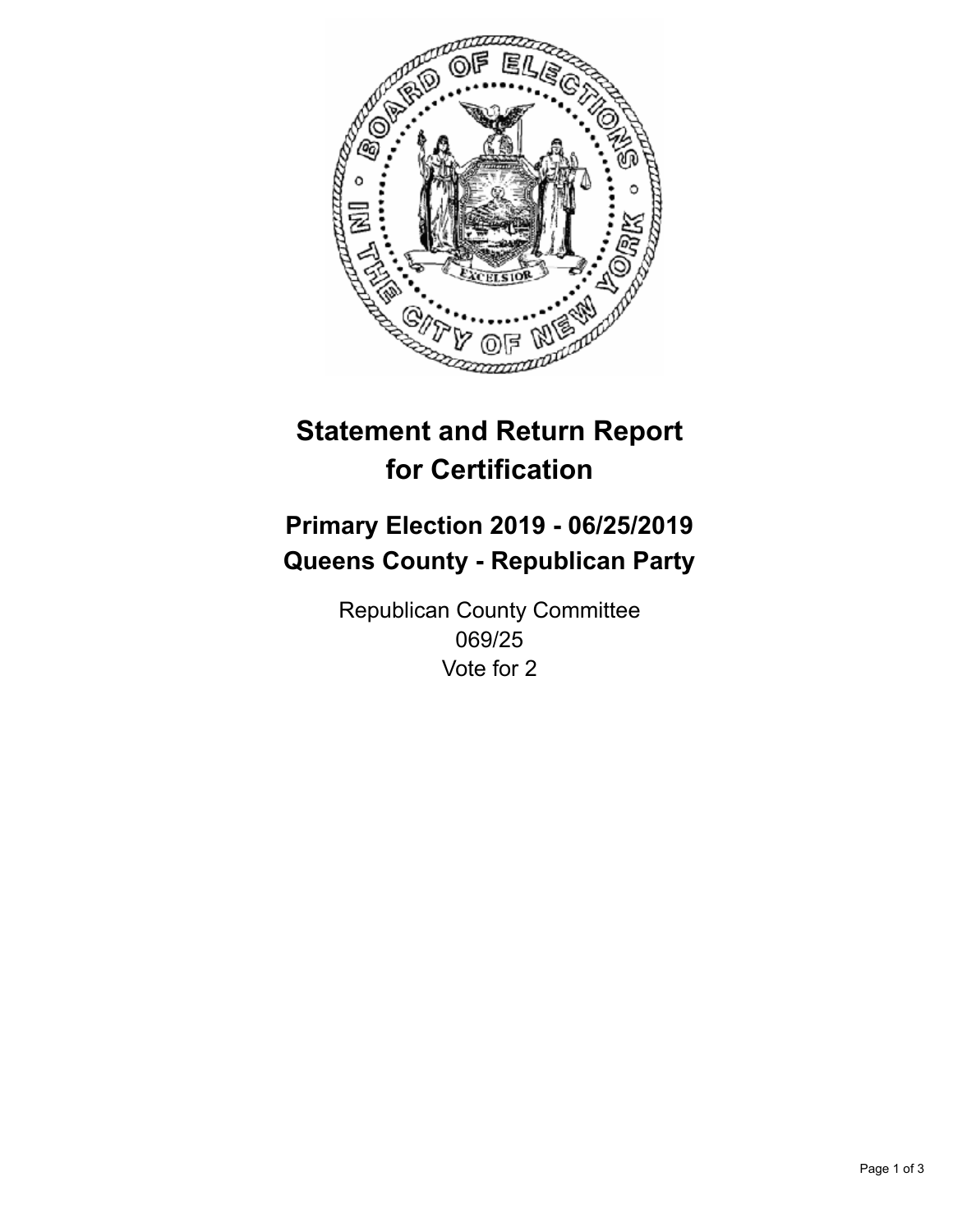

## **Assembly District 25**

| <b>PUBLIC COUNTER</b>                                    | 11       |
|----------------------------------------------------------|----------|
| <b>MANUALLY COUNTED EMERGENCY</b>                        | 0        |
| ABSENTEE / MILITARY                                      | 0        |
| AFFIDAVIT                                                | $\Omega$ |
| <b>Total Ballots</b>                                     | 11       |
| Less - Inapplicable Federal/Special Presidential Ballots | 0        |
| <b>Total Applicable Ballots</b>                          | 11       |
| <b>SUSAN B. ERLEBACHER</b>                               | 6        |
| <b>ROBERT GASS</b>                                       | 5        |
| CARLOS E. RIVERA                                         | 3        |
| STEPHANIE M. ESTIGARRIBIA                                | 3        |
| <b>Total Votes</b>                                       | 17       |
| Unrecorded                                               | 5        |